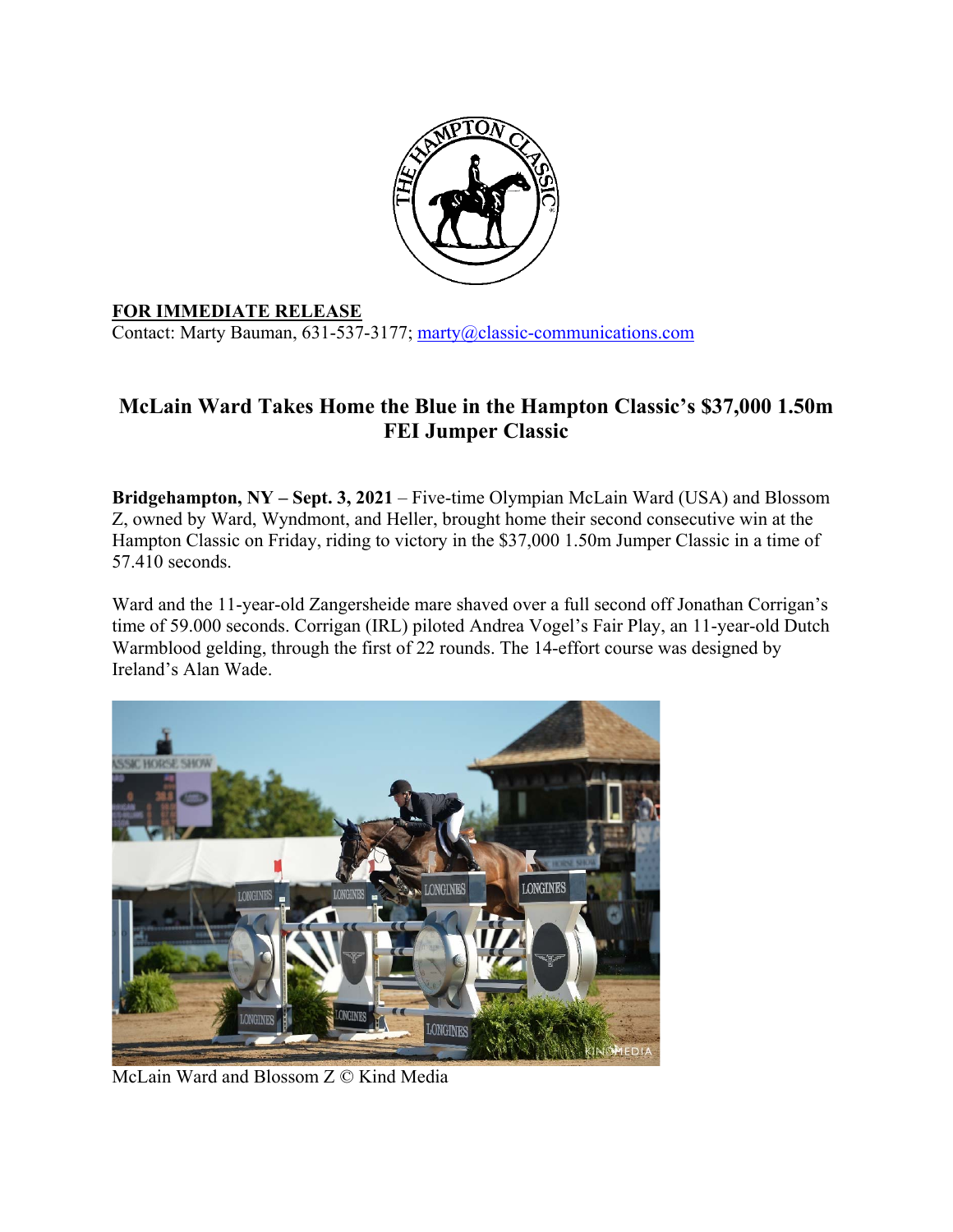"It's always nice to win, and Blossom performed beautifully," Ward said. "There's been a monumental effort this week by the Hampton Classic and their entire management team. We had some issues with the turf and a year off with COVID, so the environment has changed. They really moved Heaven and Earth – literally – to be able to get us back to the Grand Prix Ring for the weekend on all-weather footing. I think it worked and we'll have some great sport."

"Jonathan had the unenviable position of going first in a speed class, which is always difficult," Ward added. "And with the new ground, we weren't 100 percent sure how the horses were going to react. I think the advantage of the order was a big deal."

Adrienne Sternlicht (USA) was the only other rider to beat Corrigan's round, stopping the clock at a second-place time of 58.400 seconds aboard Lafayette Van Overis, a 10-year-old Belgian Warmblood gelding owned by Starlight Farms 1 LLC. Corrigan and Fair Play ultimately finished third.



Anna Klose presented the \$37,000 1.50 Jumper Classic awards to McLain Ward and Blossom Z. © Kind Media

This victory increases Ward's lead in the \$30,000 LONGINES Rider Challenge with a total of 338 points. Rodrigo Pessoa (BRA) has moved into second place with 190 points, and Amanda Derbyshire (GBR) is third with 160 points.

Later in the day, 34 riders took on the \$10,000 Lugano Diamonds Junior/Amateur/Amateur-Owner Show Jumping Derby Welcome Stake, a 13-effort 1.40m course also designed by Alan Wade.

Zayna Rizvi of Fairfield, Conn., rode to a 1-3 finish aboard Peacock Ridge LLC's Excellent and North Run Inc.'s Quivive S Z with times of 55.196 and 57.077 seconds, respectively. Alexa Lignelli of New York, N.Y., piloted Hampton Green Farm LLC's Darc Kiss Z to second place, stopping the clock at 56.935 seconds.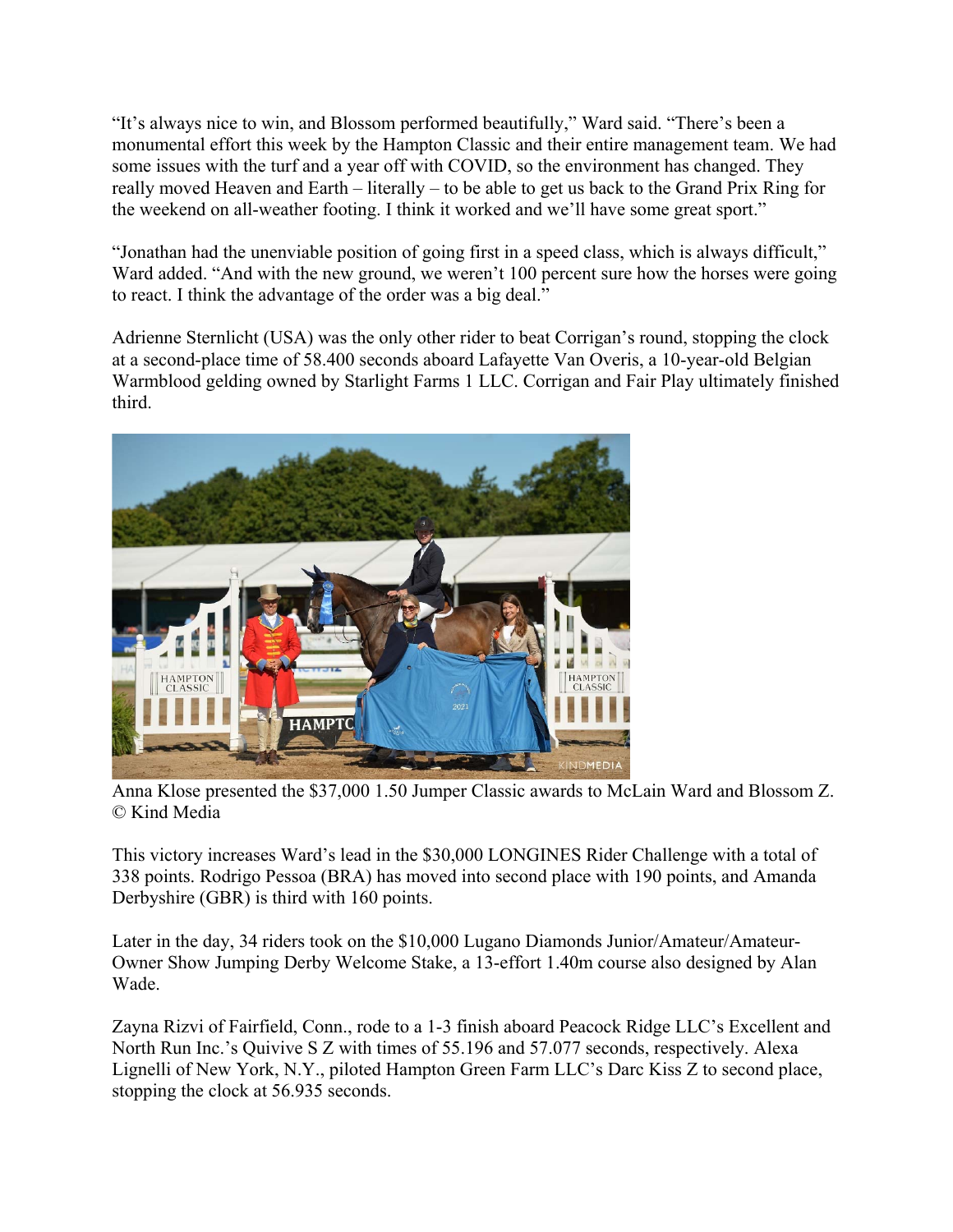"On my first horse (Quivive S Z), I went pretty fast," Rizvi said. "Then Alexa went and was even faster, so I was a little nervous. I didn't know if I could beat her time. My second horse (Excellent) has a massive stride, and he loves to go, which definitely helped me out. It was so much fun out there. I really liked this course today and think it worked well for us."



Zayna Rizvi and Excellent © Kind Media

In the Agneta Currey Boutique Garden, Grand Prix rider Serena Marron (USA) and Rapidash, an EQUUS Foundation Equine Ambassador owned by Horse Orchard LLC, were on hand at the Petography booth to help renowned "petographer" Jim Dratfield promote his book, *Her Horse*. A portion of Rapidash's winnings and proceeds from the book sales go to the EQUUS Foundation to help ensure that all horses are safe, healthy, and treated with dignity as partners.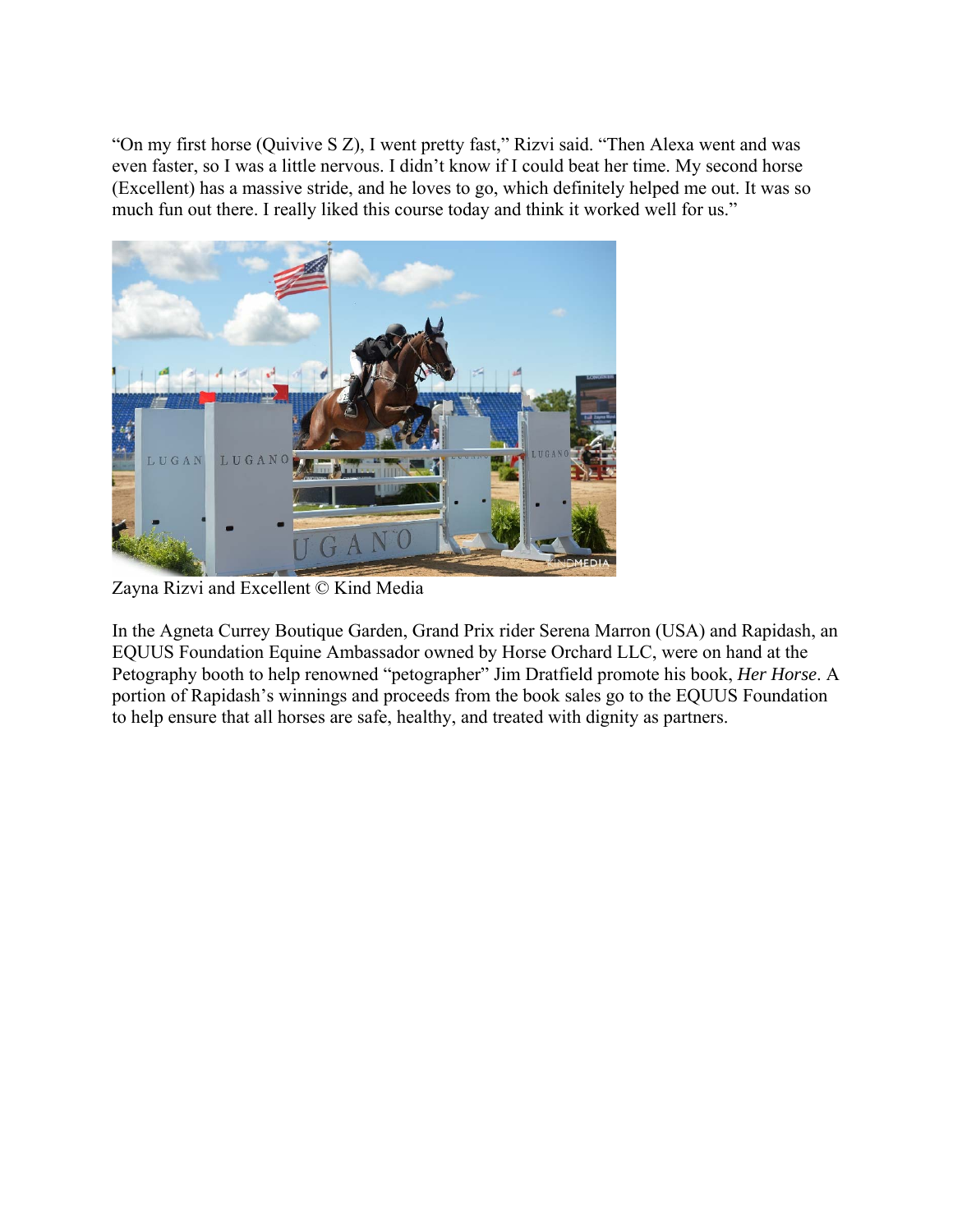

Serena Marron and Rapidash helped promote Jim Dratfield's book, *Her Horse*. © Nancy Moon

For full show results, visit shownet.biz.

Each year approximately 50,000 people – including many A-list celebrities – come to watch the nation's best equestrian athletes compete at the Hampton Classic. The Hampton Classic features more than 200 classes in six show rings, the Agneta Currey Boutique Garden with more than 70 vendors, and a wide selection of dining options, all on its world-class 60-acre show grounds. This year's Hampton Classic features five FEI classes showcasing elite riders from around the world, including Olympic and World Equestrian Games veterans. There are also kid-friendly activities throughout the week including pony rides, petting farm animals, daily special attractions and more.

Daily admission to the Classic is \$20 per carload. Admission is free on Monday, and seniors are admitted free on Tuesday, Wednesday and Thursday. Grandstand tickets for the \$300,000 Hampton Classic Grand Prix on Sunday, September 5, are \$45 per person for reserved bucket seating, which are available for purchase on the Hampton Classic website.

The Hampton Classic is pleased to continue its relationship with ShowNet by offering its services FREE to all exhibitors. Services include: Orders of Go; Live Ring Status; Live Results; and Post Round Video.

For those who can't make it to the show grounds, complimentary live webcasts of all Grand Prix ring competitions air on the Hampton Classic website, produced by ClipMyHorseTV and courtesy of LONGINES. ClipMyHorseTV is also providing a complimentary live webcast of all Anne Aspinall ring competitions and archive video, all available on the Hampton Classic website. In addition, WVVH-TV, Hamptons Television, broadcasts up to five hours of competition and highlights each day during the Classic. These broadcasts can also be seen online at www.wvvh.tv.